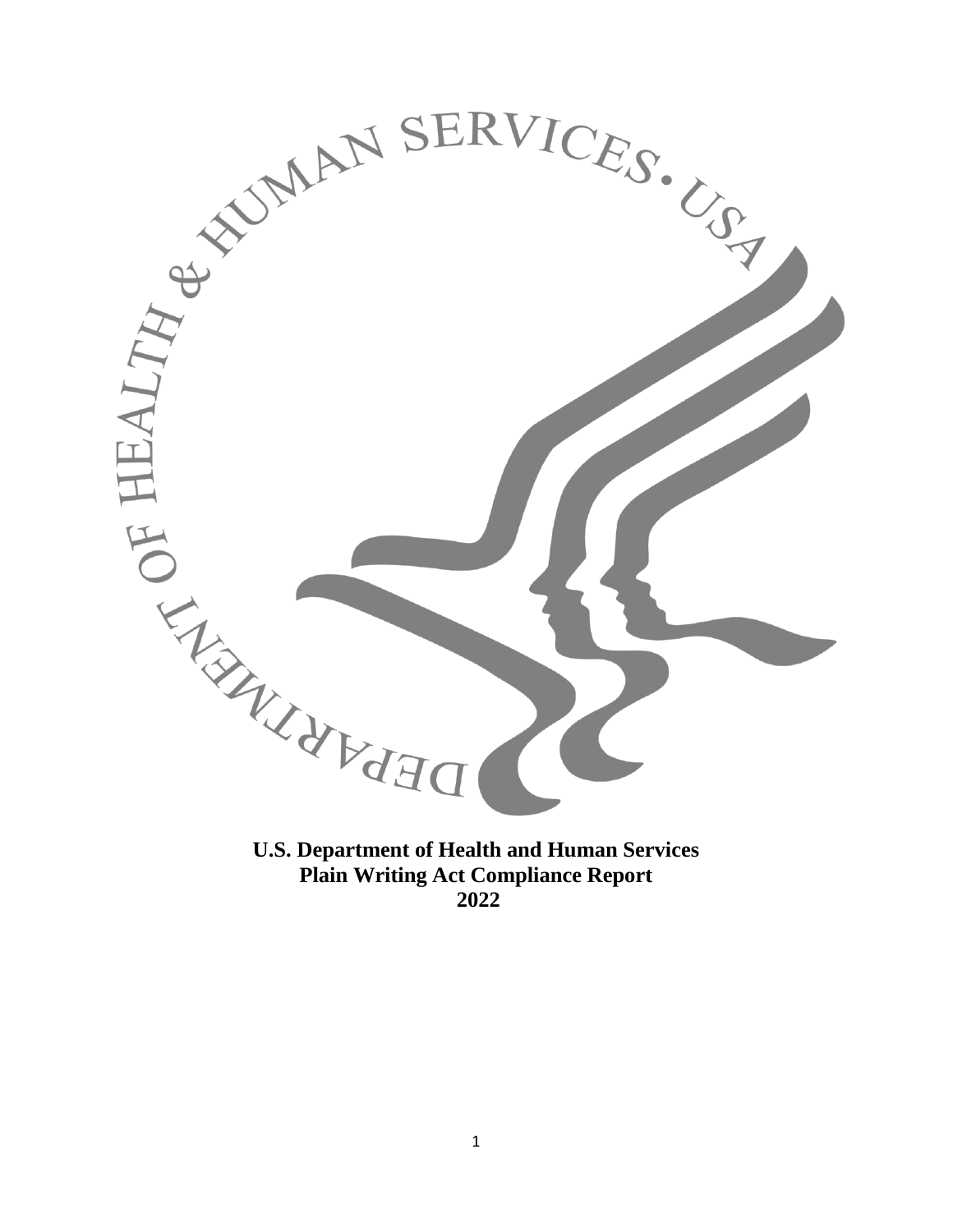### **Background**

For more than a decade, the Plain Writing Act of 2010 (Act) has required federal agencies to use clear government communication that the public can understand and use. Plain writing is especially important in the context of healthcare and human services. The U.S. Department of Health and Human Services (HHS or Department) recognizes how plain writing can help address the needs of those with limited health literacy skills. Plainly written documents are less complex, more clear, concise, and jargon-free in helping people understand health information better. The Act requires agencies to write an annual compliance report and post that report on the agency's plain writing web page. It also requires agencies to designate a senior official to oversee implementation of plain writing requirements. The HHS Plain Writing Act compliance reports and senior officials are available at: [https://www.hhs.gov/open/plain-writing/index.html.](https://www.hhs.gov/open/plain-writing/index.html)

The HHS Compliance Report for calendar year 2021 demonstrates our continued compliance with the requirements of the Act. The Report is organized in sections on Accomplishments, Best Practices, Innovations, Continuous Improvements, and Promoting Equity. The focus on equity stems from Secretary Becerra and the Biden-Harris Administration's issuance of Executive Order 13985 *Advancing Racial Equity and Support for Underserved Communities Through the Federal Government,* signed January 20, 2021, which aims to advance civil rights, social justice, and equal opportunity for all.

### **Accomplishments**

HHS seeks to reach all Americans with useful health information they can easily understand. Over the past year, the Department and its agencies continued the ongoing review and improvement of new and existing reports and web content for plain writing to ensure the greatest public impact. The following are examples of accomplishments across the Department.

The Centers for Disease Control and Prevention (CDC) developed several COVID-19 websites and videos with an emphasis on plain language that were among the most visited based on google analytics, including:

- The [COVID-19 Your Health](https://www.cdc.gov/coronavirus/2019-ncov/your-health/index.html) website provided an easy-to-use community level tool that shared plainly written information on hospitalizations and cases to help individuals and communities decide what prevention steps to take.
- The [What You Need to Know About Variants](https://www.youtube.com/watch?v=p1BMvCBrYs8) video depicted images of COVID-19 viruses to promote a clear understanding of the science.

The Centers for Medicare & Medicaid Services (CMS) published various impactful, plainly written documents, including:

• The [Medicare & You handbook](https://www.medicare.gov/Pubs/pdf/10050-Medicare-and-You.pdf) explained Medicare benefits in plain writing and was mailed to over 50 million beneficiaries. It was updated through a rigorous review process that also included consumer testing to improve understanding.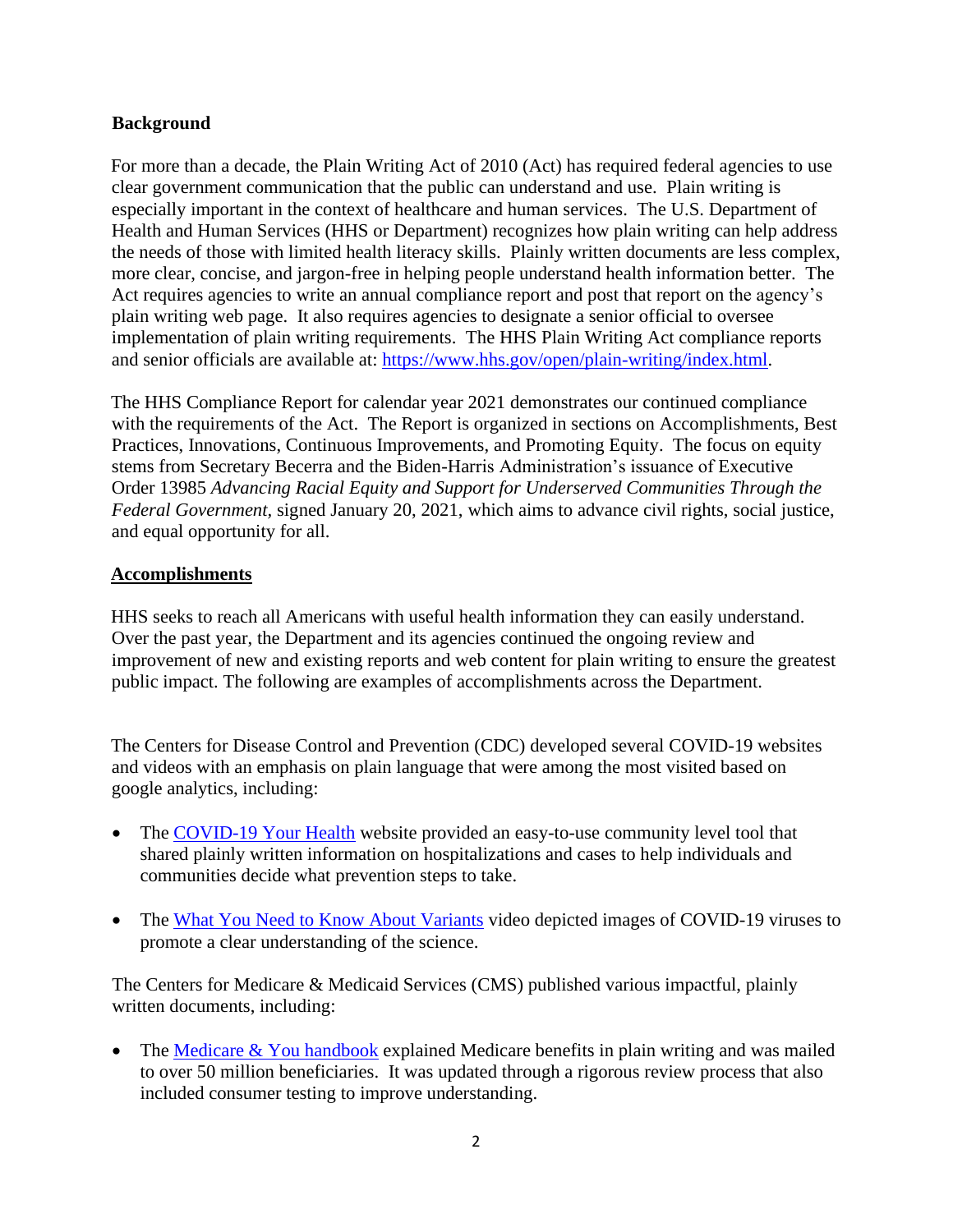The [Marketplace Eligibility Notice](https://marketplace.cms.gov/applications-and-forms/2021-eligibility-determination-notice.zip) was edited based on multiple rounds of consumer testing to provide a single, plainly written, actionable page on eligibility, enrollment, deadlines, and effective dates. CMS mailed more than 15 million notices in 2021.

The Office for Civil Rights (OCR) developed in plain language and posted on its website the following new documents and video that received many visits from the public based on google analytics:

- The [Guidance on HIPAA, COVID-19 Vaccinations, and the Workplace](https://www.hhs.gov/hipaa/for-professionals/privacy/guidance/hipaa-covid-19-vaccination-workplace/index.html) explained when the Health Insurance Portability and Accountability Act of 1996 (HIPAA) Privacy Rule applied to disclosures and requests for information on COVID-19 vaccination status.
- The [Guidance to Boost Accessibility and Equity in COVID-19 Vaccine Programs](https://www.hhs.gov/civil-rights/for-providers/civil-rights-covid19/guidance-federal-legal-standards-covid-19-vaccination-programs/index.html) provided the legal standards and best practices for improving access to COVID-19 vaccine programs and ensuring nondiscrimination on the basis of race, color, and national origin.
- [The Civil Rights Protections for Individuals in Recovery from an Opioid Use Disorder](https://www.hhs.gov/civil-rights/for-individuals/special-topics/opioids/index.html) video explained discrimination protections for individuals in treatment for, or recovery from, substance abuse disorders.

The Office of the Inspector General (OIG) revamped the following highly visited websites:

- The [COVID-19 Portal](https://oig.hhs.gov/coronavirus/index.asp) made it easier for the public to find covid-19 information in one place.
- The [Operation CARE](https://oig.hhs.gov/fraud/care/index.asp) clearly explained the impact of COVID-19 on older Americans.
- The [Nursing Homes](https://oig.hhs.gov/reports-and-publications/featured-topics/nursing-homes/) made OIG's work on nursing homes accessible in one place.

The National Institutes of Health (NIH) updated the [What is Cancer?](https://www.cancer.gov/about-cancer/understanding/what-is-cancer) website to make it more understandable for people needing information about cancer. The website provided answers to important questions and received the most visits of any page on cancer based on google analytics.

The Departmental Appeals Board (DAB) held an inpatient hospital model decision training specifically focused on increasing decision adherence to plain writing. As a part of this training, DAB's leadership drafted eight sample decisions for attorneys and judges to use as a reference. These new model decisions implemented several plain writing strategies to encourage concise and focused analysis. Specifically, the model decisions focused on eliminating irrelevant, boilerplate legal authorities, analysis, and factual findings. The model decision training also included a "road map" for the ideal hospital inpatient decision structure. This road map encouraged attorneys to reduce paragraph length, limit paragraphs to one idea, and focus only on relevant facts and issues. DAB's goal was to draft inpatient hospital decisions that presented only necessary information to the public in a clear and concise format. As a result of this training, the average inpatient hospital decision length decreased from eight to four pages.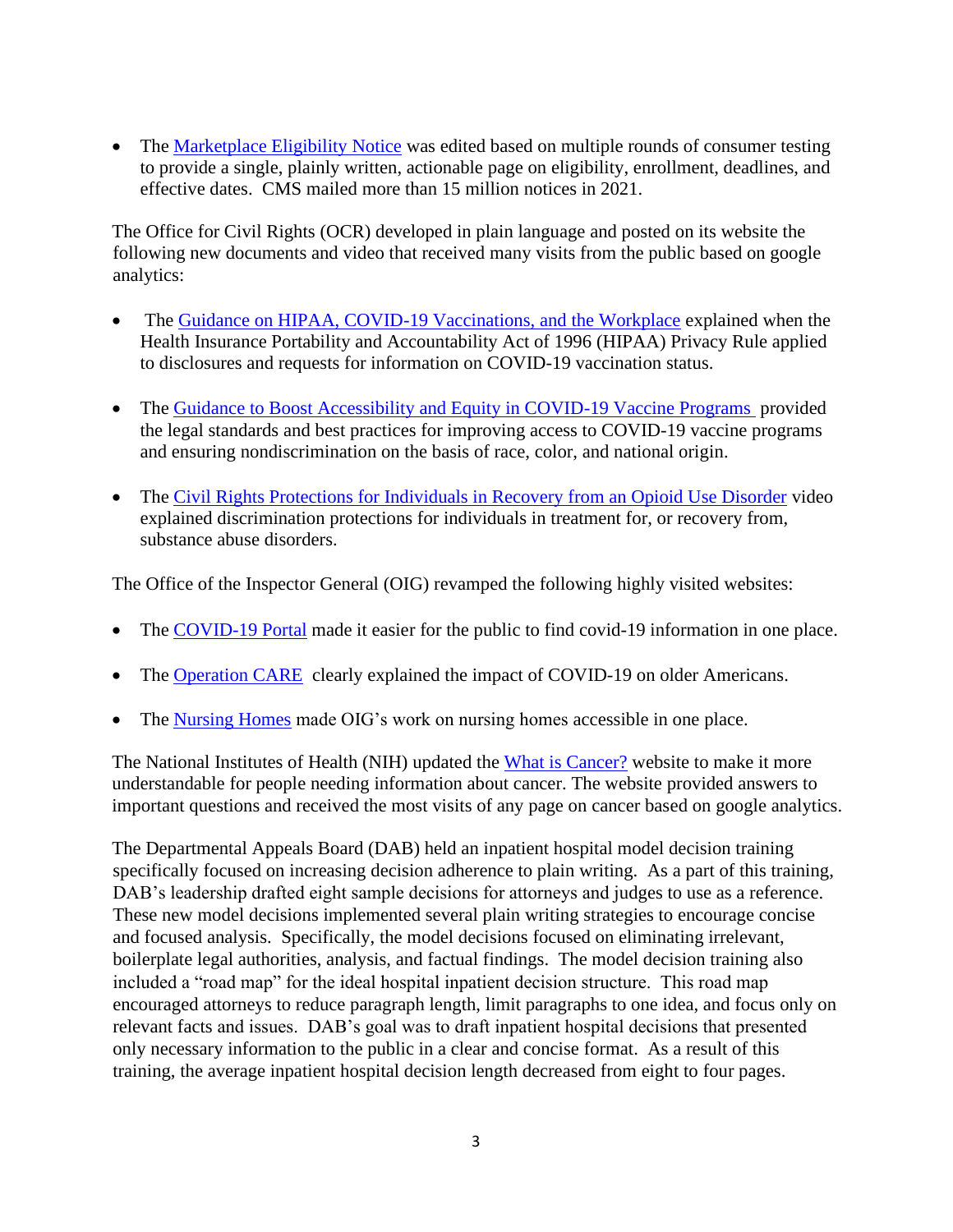## **Best Practices**

HHS employed a variety of best practices to reinforce plain writing, including having senior officials promote plain writing and implement tools for tracking and measuring plain writing effectiveness.

The U.S. Food & Drug Administration (FDA) featured the [Strategic Plan for Risk](https://www.fda.gov/downloads/AboutFDA/ReportsManualsForms/Reports/UCM579719.pdf)  [Communication and Health Literacy](https://www.fda.gov/downloads/AboutFDA/ReportsManualsForms/Reports/UCM579719.pdf) and the CDC [Clear Communication Index](https://www.cdc.gov/ccindex/index.html) on fda.gov to emphasize plain writing. As a result, plain language in written documents increased allowing audiences with limited English proficiency or health literacy to understand and use FDA resources to meet their needs.

DAB's leadership reinforced plain writing compliance by explicitly including plain writing as a requirement under all applicable staff's performance plans and evaluations. Senior mentors, supervisors, and judges provided attorneys, interns, and other staff with specific plain writing feedback on a regular basis. Judges and managers in all DAB divisions reviewed drafts prepared by attorneys and other staff to measure plain writing compliance. Administrative Appeals Judges and Board members in the Appellate Division used case review sheets when reviewing decisions and orders drafted by staff attorneys, which explicitly required judges to consider and give feedback on plain language issues.

The Agency for Healthcare Research and Quality (AHRQ) made plain language a priority for all documents produced by its Office of Communications. A plain writing trained editor reviewed the documents to improve clarity. The importance of plain language was included in [AHRQ's](https://www.ahrq.gov/research/publications/pubcomguide/pcguide1.html#_Toc7696898a) [Publication and Communications Guidelines.](https://www.ahrq.gov/research/publications/pubcomguide/pcguide1.html#_Toc7696898a) AHRQ documents improved significantly based on metrics that evaluated message effectiveness.

The Office of the Assistant Secretary for Public Affairs (ASPA) used a web tool called "Siteimprove" to measure the Flesch Kincaid Grade Level for HHS webpages. Based on real time feedback, ASPA identified areas for improvement and expeditiously made the recommended updates. As a result, HHS websites were constantly monitored and updated to meet visitors' needs throughout 2021.

## **Innovations**

HHS developed innovative strategies to promote plain writing, including specifying plain writing skills in position descriptions, plain language office hours, and plain language training for auditors and chief information officers.

The Health Resources and Services Administration (HRSA) Office of Communications hired two employees to focus on plain writing. The job description for both newly hired employees included specific references to plain language and duties, requiring plain language digital content that is appropriate for key audiences. HRSA also kicked off biweekly "Plain Language Office Hours*"* and began hosting plain language "Minis." A "Mini" included a brief plain language lesson. The first lesson focused on active versus passive voice, how to spot passive tense, and how to fix sentences to use active voice.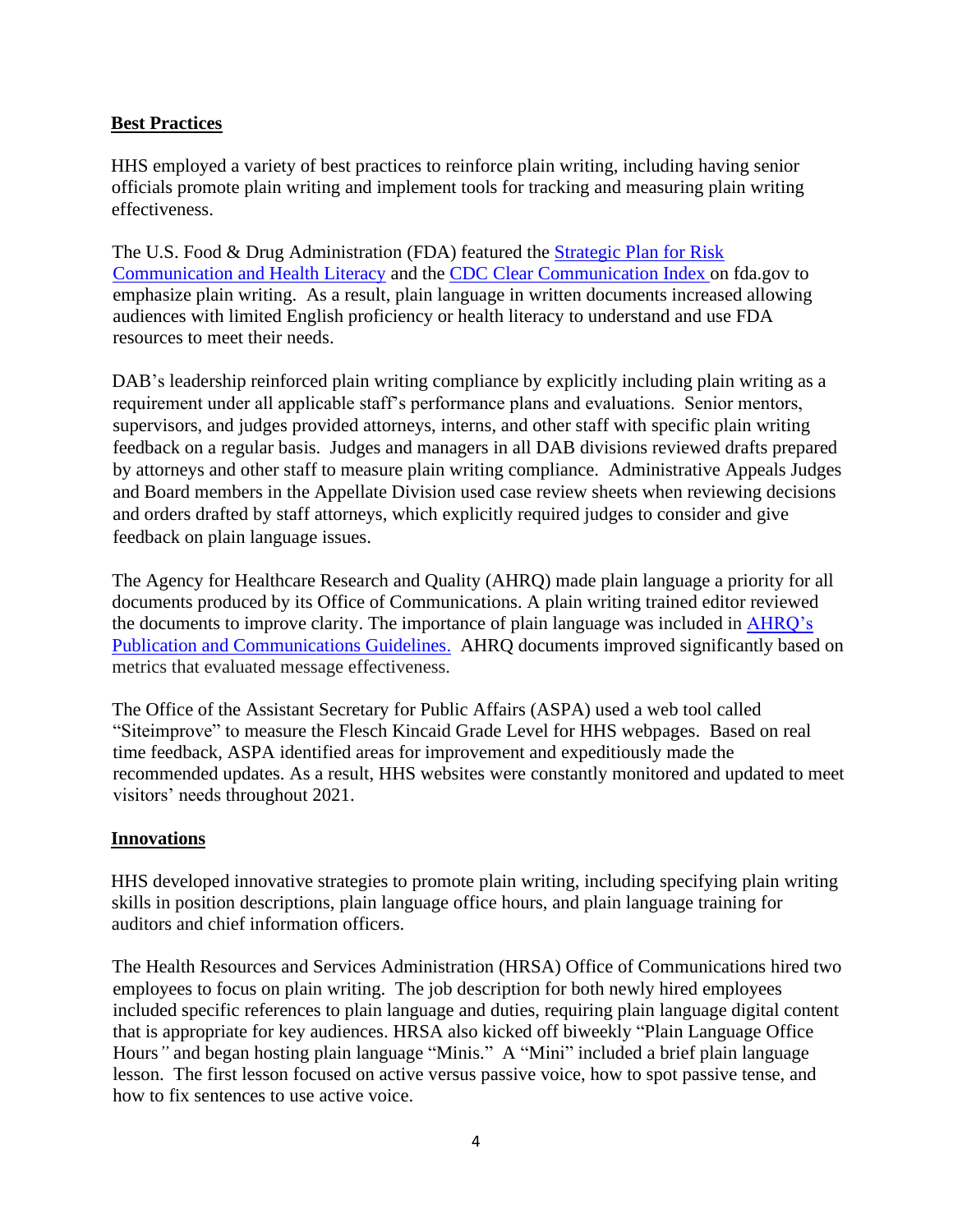The Substance Abuse and Mental Health Services Administration (SAMHSA) required plain writing for its contracts. In 2021, SAMHSA contracts contain the following language: "All products prepared under this contract/task order shall follow the federal Plain Language guidelines at<https://www.plainlanguage.gov/> and shall strive to maintain the national level of suggested reading levels for the appropriate audiences. In planning and creating communications products, SAMHSA recommends the use of plain language, health literacy, and cultural competency."

The Office of Inspector General (OIG) developed a writing course for auditors that emphasized plain writing. The aim was to improve the understandability of OIG audit reports by the public. The course addressed the concerns of auditors who were struggling between the importance of plain writing and the need for technical precision.

CDC's Literacy Council developed the **Action Plan to Improve Health Literacy** to supports plain language. The Council met three times in 2021 and developed guidance to help CDC's Chief Information Officers comply with the Plain Writing Act and the Action Plan.

### **Continuous Improvement**

Across the Department, agencies trained employees on the importance of plain writing and how to do it effectively. They encouraged the use of plain writing for both internal and external communications.

HRSA strived for an environment of continuous learning around plain language. It offered several trainings and underwent web revamps across multiple websites. More than 100 staff completed training focused on: top tips for writing in plain language; how to follow the process created for anyone seeking plain language help; how to use the readable web application to assess and improve content; before and after plain language examples; and data that helps people understand the need for plain language. At the conclusion of these trainings, staff were eager to learn more and interested in putting the tools into practice.

Eight staff in the ASPA Digital Team participated in trainings to use plain language. They focused their attention on using plain writing for web content, social media graphics, as well as leveraging new technology to display data to help reinforce plain language content that met the public's needs.

The AHRQ Health Literacy Workgroup briefed senior leadership on opportunities to improve the quality of healthcare delivery reports by promoting plain language. Workgroup members subsequently met with staff throughout AHRQ to follow up on those opportunities, particularly in developing contractor requirements for report writing based on plain language and audience testing.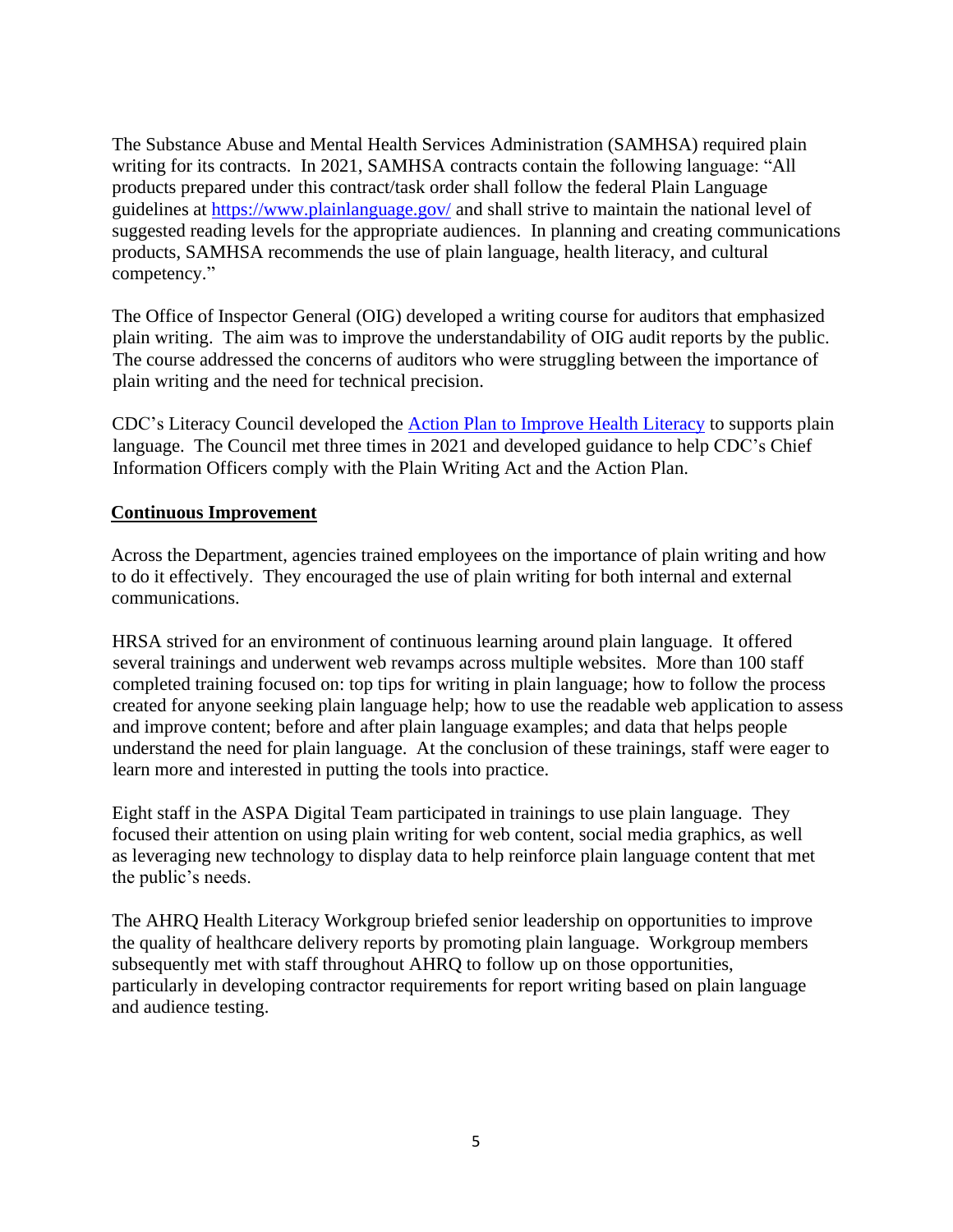CDC's Healthy Literacy leader delivered a plain language webinar to an external audience of 48 members of the Ithaca College Gerontology Institute on how to use plain language to create or revise public-facing, public health materials. The leader also trained 125+ staff from the U.S. Environmental Protection Agency (EPA) on how to use plain writing to improve the public's understanding of EPA's fish consumption advisories.

# **Promoting Equity**

The Department focused on promoting equity in 2021. Inequities in our laws, public policies, and public and private institutions have denied equal opportunities to individuals and communities. As a result, entrenching disparities on the basis of race, gender, immigration status, and other characteristics persist. Promoting equity is essential to the Department's mission of protecting the health of all Americans and providing essential human services. The use of plainly written culturally sensitive, unbiased information supported the Department's equity promotion by reaching people in a way that resonated with them.

FDA's Office of Minority Health and Health Equity (OMHHE) launched the plainly written [Enhance Equity Initiative](https://www.fda.gov/consumers/minority-health-and-health-equity/enhance-equity-initiative) to boost:

- Equity [in clinical](https://www.fda.gov/consumers/enhance-equity-initiative/enhance-equity-clinical-trials) trials by supporting efforts to advance diversity in clinical trials.
- Equitable [data efforts](https://www.fda.gov/consumers/enhance-equity-initiative/enhance-equitable-data-efforts) by increasing diverse groups data availability.
- Equity [of voices](https://www.fda.gov/consumers/enhance-equity-initiative/enhance-equity-voices) by amplifying FDA's communication with diverse groups to ensure consumers were informed about FDA effort and to understand diverse patient perspectives, preferences, and unmet needs.

OMHHE developed several plain language resources for racial and ethnic minorities and tribal communities. The resources were available in different format, including print, digital, and social media, and in multiple languages.

OCR issued new plainly written documents to support equity, including:

- The [Notice and Guidance on Gender Affirming Care, Civil Rights, and Patient Privacy](file:///C:/Users/Ekaterini.Malliou/OneDrive%20-%20HHS%20Office%20of%20the%20Secretary/Desktop/hhs-ocr-notice-and-guidance-gender-affirming-care.pdf) stated the Department's position on gender affirming care for minors when medically appropriate and necessary to improve their physical and mental health. In drafting this document, OCR engaged with stakeholders to confirm that the document was accessible and understandable.
- The [Guidance for Healthcare Providers on Civil Rights Protections for People with](https://www.hhs.gov/about/news/2022/02/04/hhs-issues-new-guidance-health-care-providers-civil-rights-protections-people-disabilities.html)  [Disabilities](https://www.hhs.gov/about/news/2022/02/04/hhs-issues-new-guidance-health-care-providers-civil-rights-protections-people-disabilities.html) made it clear that individuals with disabilities should not be prevented from receiving needed healthcare benefits and services during COVID-19.

To advance health equity in maternal healthcare service, the HHS Office of Minority Health launched a new online learning program titled *[Culturally and Linguistically Appropriate Services](https://thinkculturalhealth.hhs.gov/education/maternal-health-care)*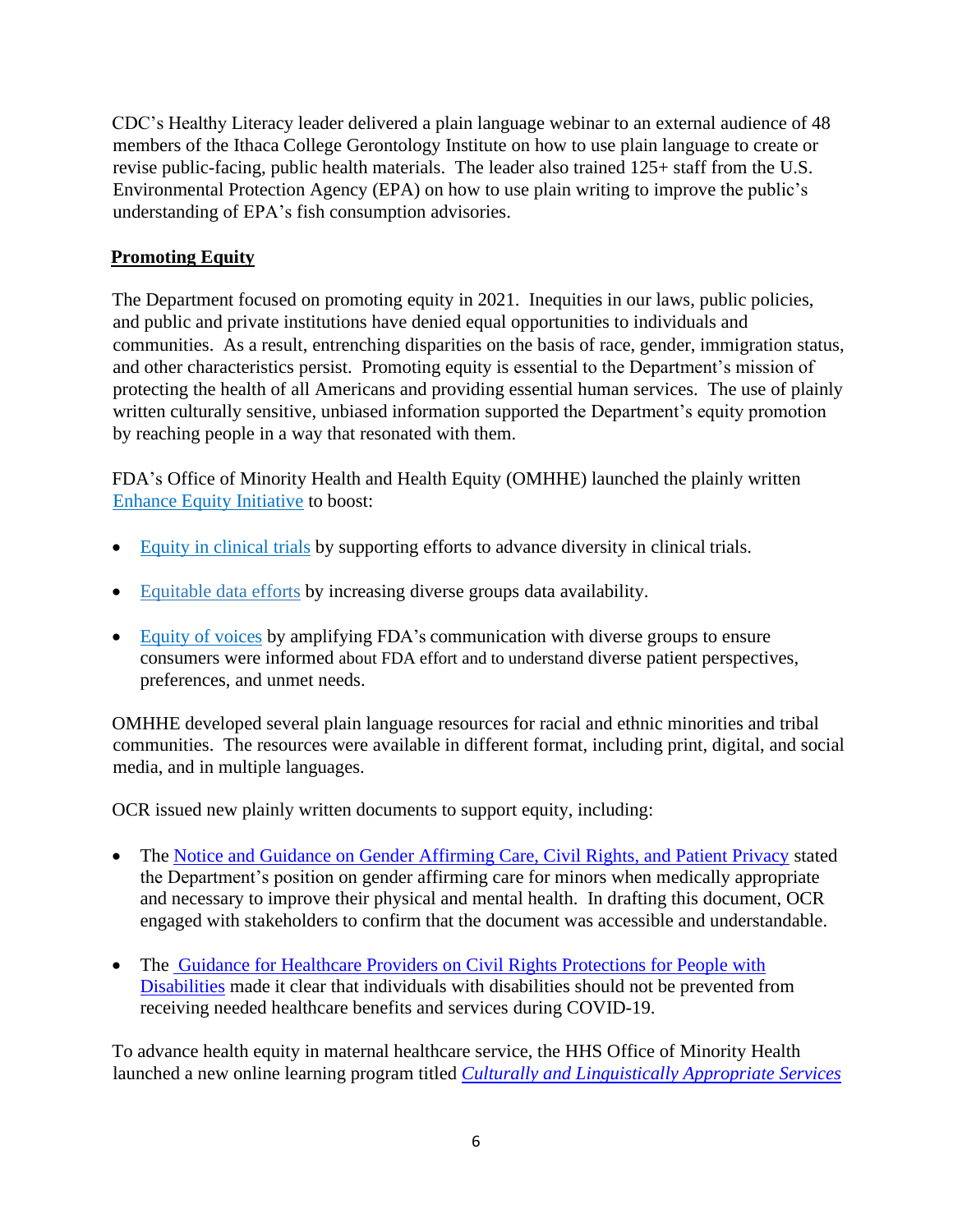*[in Maternal Healthcare](https://thinkculturalhealth.hhs.gov/education/maternal-health-care)*. The program was designed to develop maternal healthcare providers' knowledge and skills on the delivery of culturally and linguistically appropriate services.

CDC issued new plain language documents, web portals, and speaking series that promoted equity in CDC's policies, programs, and activities, such as:

- [The Health Equity Guiding Principles for Inclusive Communication](https://www.cdc.gov/healthcommunication/Health_Equity.html) emphasized the importance of addressing all people inclusively and respectfully. Health communicators within and outside of CDC learned to adapt their communications to the specific cultural, linguistic, environmental, and historical situation of their audiences.
- The [Racism and Health](https://www.cdc.gov/healthequity/racism-disparities/index.html) web portal promoted public discourse on how racism negatively affected health and communicated potential solutions. Working with the broader public health community, CDC will further investigate the impact of racism on health and efforts to achieve health equity for all.
- The [Health Equity Speaker Series](https://www.cdc.gov/nchhstp/healthdisparities/bill-jenkins-lecture.html) presented groundbreaking health equity-focused research findings and programs to increase our understanding and awareness of contemporary health equity issues and the social determinants of health.
- The [Health Equity in Action](https://t.emailupdates.cdc.gov/r/?id=h44b97e1b%2C13e6a734%2C13e85187&ACSTrackingID=USCDC_964-DM55693&ACSTrackingLabel=%20EPIC%20EXTRA%3A%20Reducing%20Health%20Disparities%20Benefits%20Everyone&s=HJ-vwBU2OhZQe3G5sL9ukk75OMUx0YoGMAxhBVtVTEo) website highlighted CDC's efforts to reduce health disparities among groups at higher risk for COVID-19. The projects aligned with [CDC's COVID-19](https://t.emailupdates.cdc.gov/r/?id=h44b97e1b%2C13e6a734%2C13e85188&ACSTrackingID=USCDC_964-DM55693&ACSTrackingLabel=%20EPIC%20EXTRA%3A%20Reducing%20Health%20Disparities%20Benefits%20Everyone&s=EAjpqOdd52xjM3tkXzIRqlGKiKPjFrjl-sdA96jBcA8)  [Health Equity Strategy](https://t.emailupdates.cdc.gov/r/?id=h44b97e1b%2C13e6a734%2C13e85188&ACSTrackingID=USCDC_964-DM55693&ACSTrackingLabel=%20EPIC%20EXTRA%3A%20Reducing%20Health%20Disparities%20Benefits%20Everyone&s=EAjpqOdd52xjM3tkXzIRqlGKiKPjFrjl-sdA96jBcA8) and provided examples of CDC's efforts to improve the health of groups that had been disproportionately affected by COVID-19.
- The [Barriers to Equity in Alzheimer's and Dementia Care](https://t.emailupdates.cdc.gov/r/?id=h463fcb0d%2C13f899b4%2C14020344&ACSTrackingID=DM56612&ACSTrackingLabel=Barriers%20to%20Equity%20in%20Alzheimer%27s%20and%20Dementia%20Care&s=4oStYB42NbC67slDxulSL9OPON8VUKYuxGEyqu7gffo) web page showed that people of color faced discrimination when seeking healthcare for Alzheimer's disease and related dementias and provided recommendations on how to move forward.
- The [Bring Down Barriers](https://www.cdc.gov/prepyourhealth/toolkits/bringdownbarriers.htm) and [Create Community](https://www.cdc.gov/prepyourhealth/toolkits/createcommunity.htm) digital media toolkits suggested ways people can work together to reduce and remove barriers to emergency preparedness and response. Long-standing systemic and social inequities created health disparities that put many people, including people with disabilities and people from racial and ethnic minority groups, at increased risk during and after disasters.

Part of the CMS Equity Plan for quality of care provided to minority and other underserved populations was improving communication and language access for people with limited English proficiency and people with disabilities. For example:

- The CMS Office of Communications provided plainly written publications in languages beyond English and Spanish and in alternate formats such as Braille, Large Print, audio CD, and eReader.
- The [Information in Other Languages](https://www.medicare.gov/about-us/information-in-other-languages) page on Medicare.gov provided translations in more than 20 languages of publications in many popular Medicare topics.